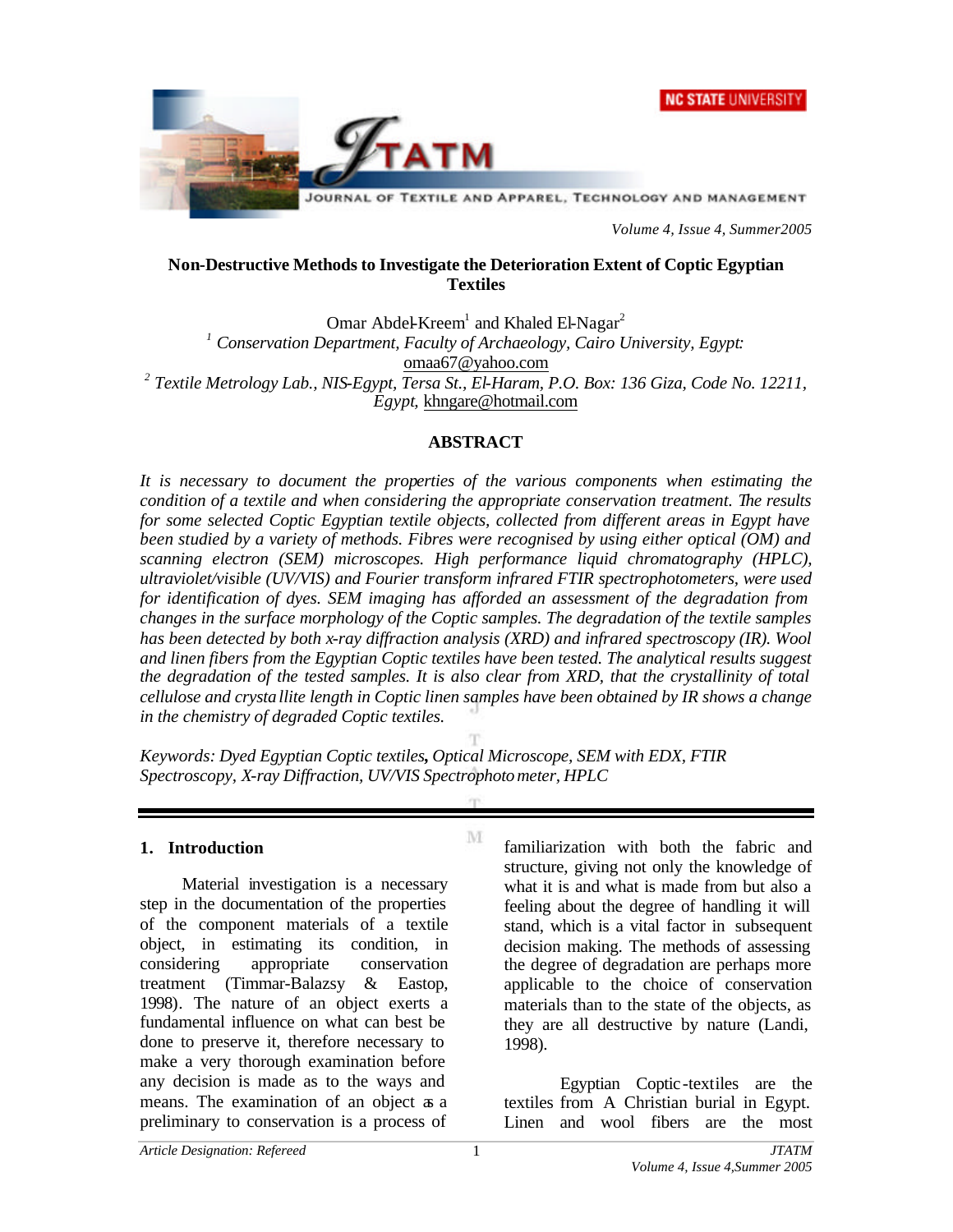important fibers used in making the Egyptian Coptic textiles (Coptic Encyclopedia, 1991, Vol.7). Egyptian Coptic textiles illustrate range of dyes being used in the late Roman, early Byzantine and early Islamic periods. The most important dyes, which have been used in dyeing of Egyptian textiles, have been reported in previous study (Wouters, 1995). Textiles deteriorate naturally by the effect of oxidation, heat, mechanical stress, radiation, moisture, microbiological and enzymatic attack (Abdel-Kareem, 1998). Degradation of cellulosic materials causes changes in their oxidation stage, degrees of polymerization (DP), cellulose crystalinities, and mechanical properties (Kohara *et al*, 1993). Deterioration of cellulosic materials causes breakdown of the molecular structure, which in turn results in a loss of strength, extensibility and general durability, in discoloration, and fading, and affects the appearance of the material (Tera and Shady, 1993).

The non-destructive (ND) methods are used to investigate the historical textile materials be able to preserve them not to destruct them. Many different useful techniques and methods have been published for investigation the chemicals and physical properties of ancient textiles (Timar-Balazsy & Eastop, 1998). Scanning electron microscope (SEM) has been reported for understanding the deterioration of the textile materials (Abdel-Kareem, 1998, Abdel-Kareem & Szostak-Kotowa, 2003). While the analysis of ancient dyes are carried out by infrared (IR) spectroscopy, thin-layer chromatography (TLC), ultraviolet/visible (UV/Vis), three-dimensional fluorescence spectrum and HPLC (Koren, 1993, Gillard, et al, 1994, Andary and Prunac, 1996, Shimoyama, and Noda, 1996). It has been reported that HPLC is one of the most useful tool that can be used to investigate the ancient dyes on the textiles (Wouters & Rosario-Chirinos, 1993 & Wouters, 1995, Petroviciu & Wouters, 2002). SEM with EDX has been used in the detection of metallic mordants (Koestler *et al*, 1985).

The main aim of this work is to examine and investigate Coptic textile s and their dyes in order to understand the nature of these textiles. This study will help the conservators in developing methods for conservation of these Coptic textiles, which are present in many Museums and Churches in Egypt.

#### *2. Materials and Methods*

### *2.1 Material*

*2.1.1 Ancient Samples:* Different dyed and undyed Coptic textile samples were collected from different Egyptian areas. All of these samples were dated to the second to the seventh centuries A.D. Individual fibres were separated according to the fibre type and the colour. Then, the analyses were carried on each of them separately according to the investigation procedures.

*2.1.2 New dyed wool Samples:* New wool samples were dyed by different commercial natural dyes combined with different mordant to be used as standard samples in the identification of the ancient dyes under test. The dyeing proves were carried out according to methods described by (Dalpy, 1989 and Liles, 1996).

## *2.2 Testing and Analysis*

*2.2.1 Optical Microscope (OM):* The surface of the tested textile samples were investigated by Optical microscope. They were viewed through a video microscope system (SDL international- UK), at magnification (1000 X). For identifying the fibres, very small fragment of weft and warp threads were transferred to slides and examined through transmitted light microscope and according to the American standard testing method (ASTM D2130). Also a thin cross section of each thread was taken by using Precision fiber microtome.

*2.2.2 SEM investigation:* The Scanning Electron Microscope (SEM) investigation was carried out for the tested samples, using SEM of model (Philips XL 30) attached with EDX Unit, with accelerating voltage 30

J

T

A

T. M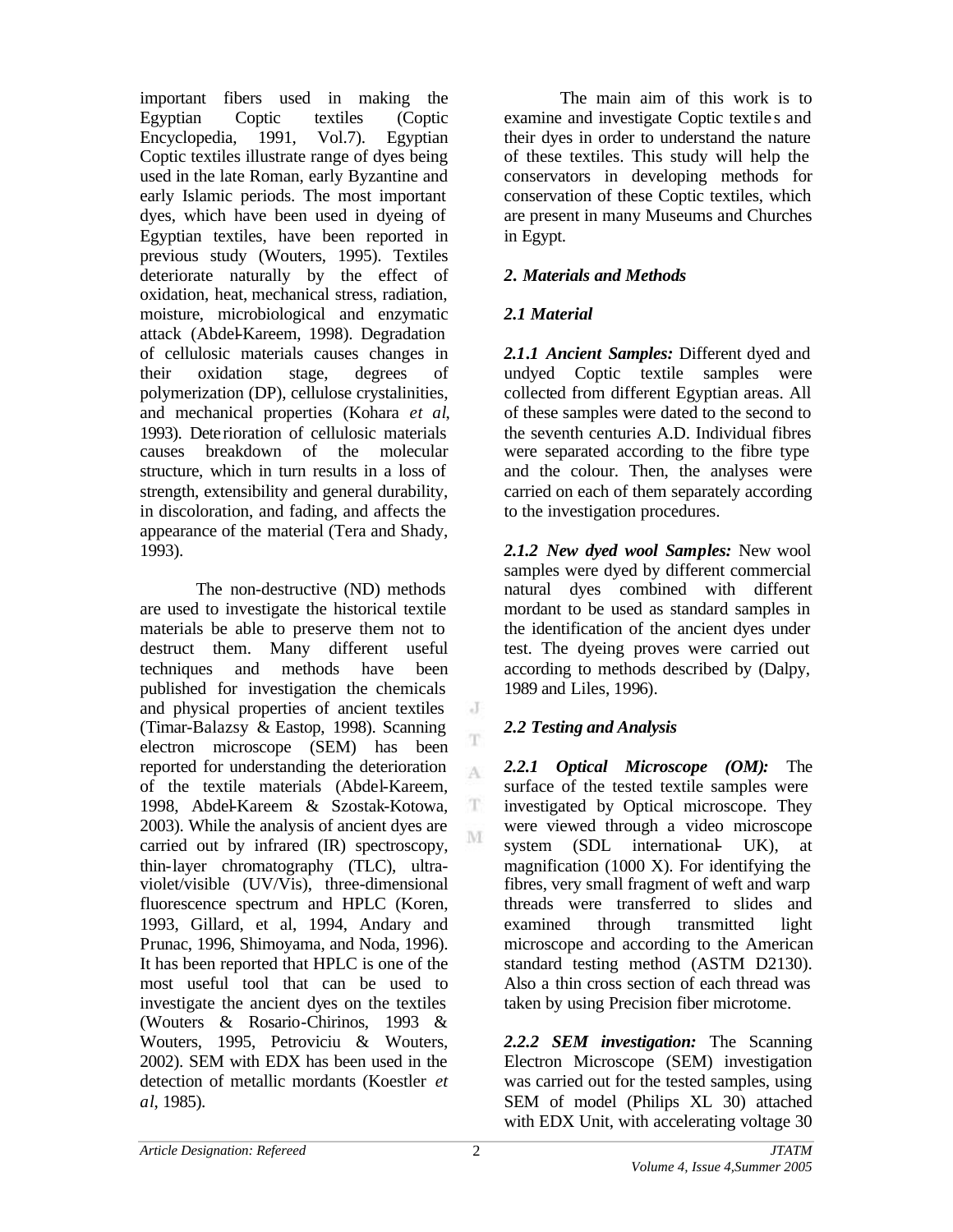K.V., magnification 10X up to 4000X and resolution (3.5 nm). The surface morphology of textile samples was measured on very small samples coated with gold. For EDX analysis, the individual fibres were separated according to their colour, where a single fibre of each colour was carbon coated. According to Kostler *et al*, 1985, the analysis has been carried on all the received samples without any treatment (washing or cleaning).

*2.2.3 X-ray diffraction analysis (XRD):* Xray diffraction analysis (XRD) of textile samples were carried out on Philips X-ray diffraction, type PW 1840. The samples were analyzed using Ni filter and CuKaradiation ( $?=1.540^{\circ}$ A) at 40 Kv and 25 mA with 2? in the range of 5-50 at scan rate  $2^{\circ}$ min<sup>-1</sup>. The crystallinity index (CrI) for linen was computed according to Segal *et al* relation (Lewin and Boldex, 1975**):**

## **Cr.I =[I (002)- I (am)/I (002)] X 100**

where I  $(002)$  is the maximum intensity (in arbitrary units) of lattice diffraction

I(am) is the intensity of the lattic diffraction in the same units at 2?=20°, the angle that represents the amorphous scatter of cellulose.

*2.2.4 Thermal analysis:* Thermogravimetric analyses (TG) of tested samples performed on Shimadzu TGA-50, Japan. The thermograms were run under nitrogen atmosphere at constant heating rate of 10°C min<sup>-1</sup> in a temperature of range  $25^{\circ}$ - 800°C (Jandura *et al*, 2000). Thermogravimetric analyses were done for the historical samples and the new unfinished unbleached linen and wool samples.

*2.2.5 FTIR Spectroscopy:* FTIR spectra of textile samples were measured by direct transmittance using the KBr technique. Spectra were recorded using a Bruker IR Spectrometer (Micro Analytical Center-Cairo University Egypt). The samples as small as about 1 mg of each colored fiber were cutted and mixed with powdered KBr

and grinded in the KBr- disk die and pressed at approximately 14 Mpa (200 psi) pressure for 2 to5 min. *(ASTM D 276, volume 07.01:2000)* The sample contained the internal standards was tested by Fourier transform (FTIR) spectrophotometer in the Wavenumber range from  $500$  to  $4000 \text{ cm}^{-1}$ . The spectra were scanned from 4000-500  $cm^{-1}$ .

*2.2.6 HPLC investigation: D*yes of the standard and ancient textile samples were extracted in accordance with the extraction techniques described by (Koren, 1992). The extract of each color was firstly tested for its UV/ Vis absorption in the wavelength range 200-780 nm to explore the characteristic absorption wavelength using UV/VIS double beam spectrophotometer (Perkin-Elmer, Model Lambada 35). The spectrophotometer was calibrated prior each scan using Holinium oxide filters at wavelength 360.8, 279.3 and 536.4 nm (Perkin Elmer, Application note BO191803). The characteristic absorption wavelength for all dyes was found at the same wavelength of 280.0 nm. This wavelength was used for the detection of HPLC investigation. The extracts for each standard ancient sample were degassed and injected in ZORBAX HPLC ODS system (Agilent 1100 series) through the analytical column of a length of 150 and 4.6 mm internal diameter. HPLC system was equipped with UV detector to detect the separated fractions. The HPLC analysis were carried according to (Petroviciu and Wouters, 2002) under the following conditions: initial raming of 5 min; linear gradient each 30 min, flow rate 1 ml min<sup>-1</sup>, creating a system back-pressure of 46 minutes. Dye component was identified according to two criteria: the retention time and the UV/VIS spectrum.

# **3 Results and discussion**

*3.1. Optical Microscope:* The results of the optical microscope show that there is progressive damage in textile fibers as shown in Figure 1. However, the optical microscope is a tool, which is commonly used to identify the fibers. Fiber

J

T

A

 $\mathbf T$ M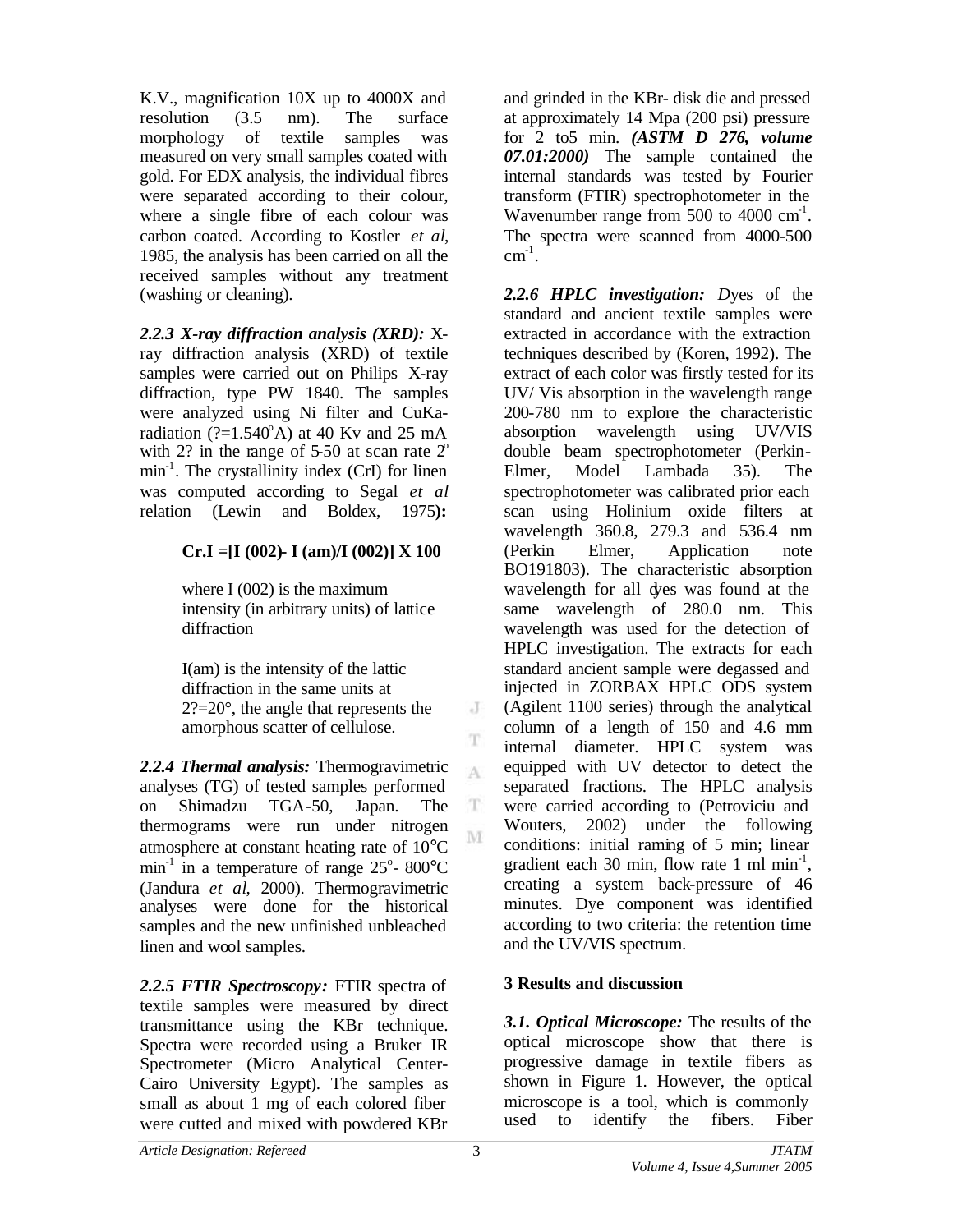identification indicates that all tested sample are linen, wool or both linen and wool. However, most of the dyed samples contain undyed linen (warp) and dyed wool (weft). These results are illustrated in Figure 2. Also, the examination by optical microscope showed that there are marked differences in the thickness of the fibers in the different samples and in the same observed thread.



**Figure 1.** Coptic textile object date back to 6 cen. A.D. the 3rd style of Coptic Art (Coptic museum in Egypt).

J

T.

А 'n

M

#### **3.2** *Scanning Electron Microscope SEM*

**3.2.1** *Surface morphology:* S.E.M. photos of examined Coptic samples *are* illustrated in Figure 3. These photos show that linen and wool are the fibers, which were identified from all tested samples. Besides, the tested dyed samples are composed from linen (warp threads) and dyed wool (weft threads) as shown in Figures 2. SEM. photos (Figure 3, A-D) show also, that the linen surface is extremely roughened, very damaged broken with transverse cracking and longitudinal splitting characterized by small scratches, large slits and holes cavities. Moreover, the diameters of the ancient linen fibers were apparently enlarged. Yarns collapsed and shrank resulting in flattened crowns and a netlike weave structure. The results show that the

degree of the deterioration of the tested linen textiles are too much indicating that these textiles are broken and had lost most of their strength and the other mechanical properties. Which is directly proportional to the damage on the surface morphology of fibers (Abdel-Kareem, 1998).

 S.E.M. photos (Figure 3, E-H) show that the wool fibers are broken also, and fibrillated, with transverse cracking and longitudinal splitting and were broken down into the cortical cells. The surface of the fibers is extremely roughened and opaque. Also the fibers are seriously damaged as the surface exhibit extensive fiber disruption and loss of scales structure. Comparing all the obtained SEM photos it can be noticed that the linen samples are more degraded than wool samples this may be due to the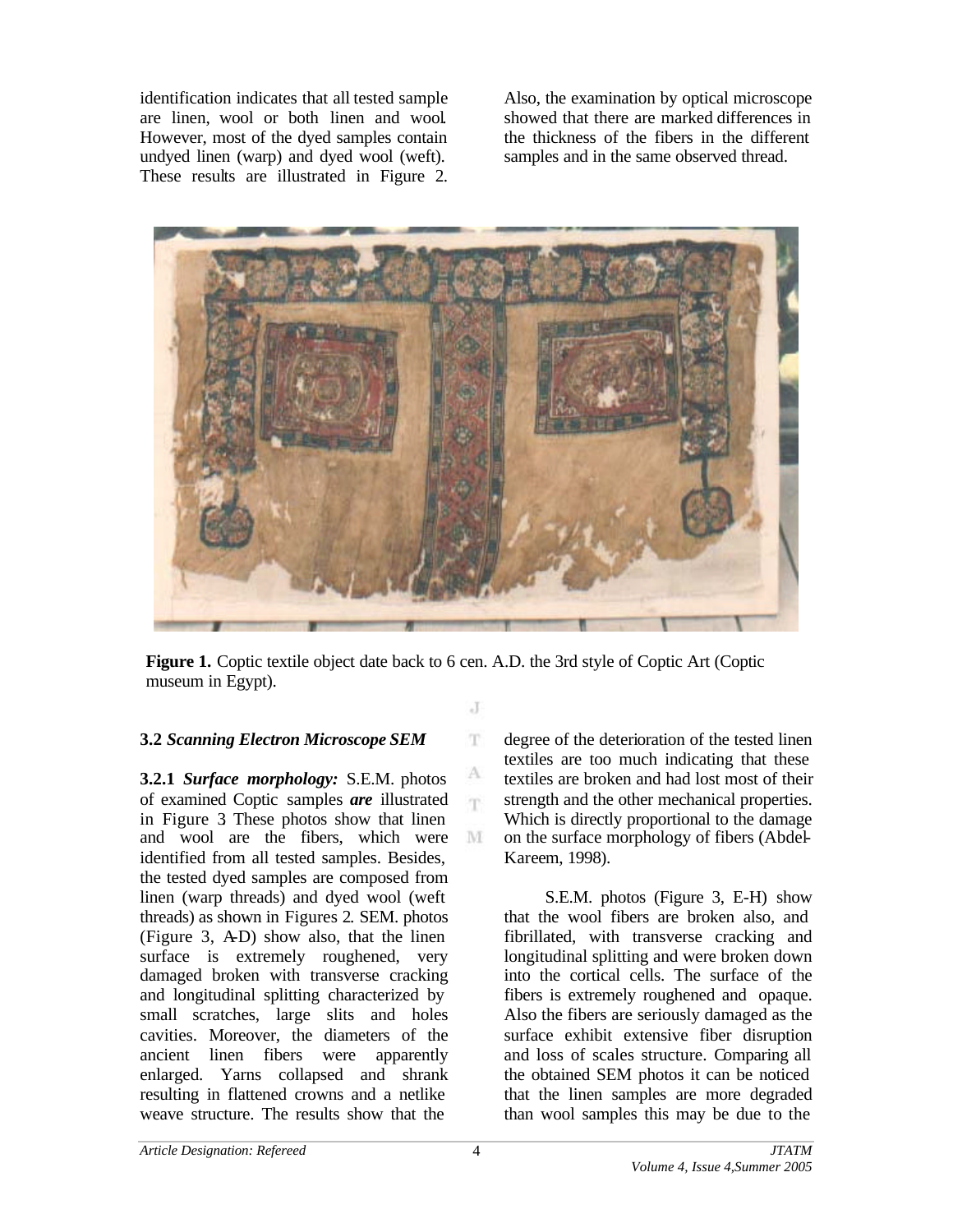dyes on the wool textile, which may play a role in inhibiting the deterioration of these textiles. It may be also, due to the faster deterioration of cellulosic textiles such as linen than wool by the different deterioration reasons. Textiles deteriorate naturally by

oxidation, heat, mechanical stress, radiation, moisture, microbiological and enzymatic attack. Also it was confirmed by (Abdel-Kareem *et al*, 1997) that linen are more liable to fungal deterioration than wool samples.



**Figure 2.** The morphology of textile fibers under Optical Microscope; Photos A and B for linen (A) Longitudinal view and (B) cross section); Photos C and D for wool (C) Longitudinal view and (D) cross section)

 $\mathcal{X}$ 

T

A 'n.

M

**3.2.2 EDX analysis:** The results of EDX scans detect the presence of elements Na, Mg, Al, Si, P, S, Cl, K, Ca, Ti, and Fe as the most elements as shown in Figure 4 present in all the tested dyed fibers except the blue fibers which does not have Ti element. The main target of using this analysis is to identify the mordant that may present in the tested samples as element percentage. It was reported by (Koestler *et al*, 1985) that the indication of the presence of the mordant could be identified upon the element/sulfur ratio. For alum mordant if this ratio is 2:1, then the mordant is present, while ratio is 1:1 or 1:2, the mordant may be possibly present, or probably absent respectively. With respect to iron mordant if this ratio is

either greater than 2:1, or 1:1 these may be indicate either the presence, probably presence or the absence of the mordant respectively. The data indicated in Table 1 confirm that only the alum mordant is the mordant that present only in the red and yellow dyes. While no alum mordant was detected on the blue dyed samples. In the same time the iron mordant was not present on the blue, red and yellow tested sample as its ratio is too little. These results are in agreement with the previous work reported by (Abdel-Kareem *et al*, 1997) which showed that alum is the most mordant was used in dyeing of Coptic textiles from  $2<sup>nd</sup>$  - $7<sup>th</sup>$  A.D. centuries.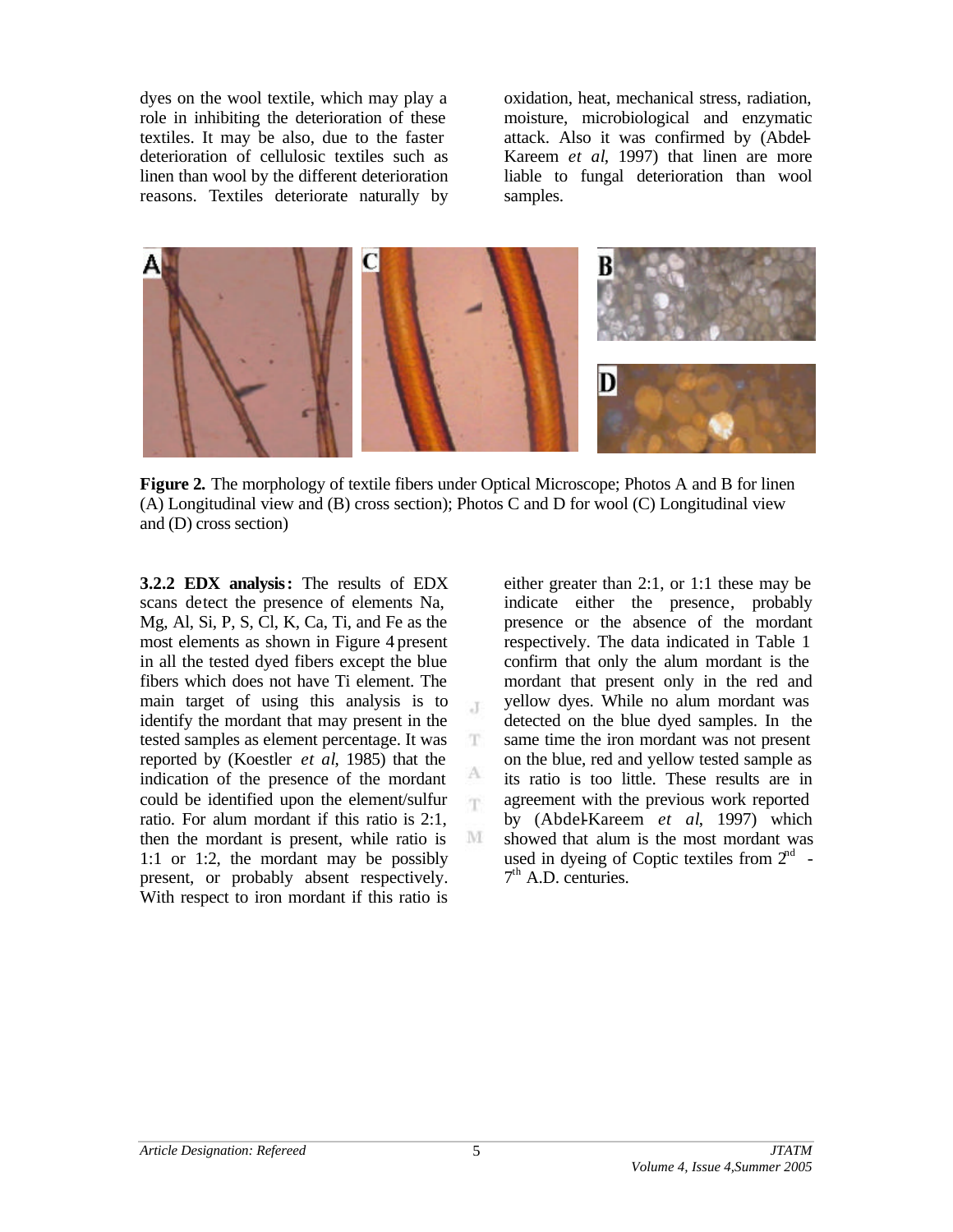

**Figure 3.** SEM photos of the surface of fibers of tested Coptic textile samples; A, B, C and D photos for linen samples while E, F, G and H for wool sample s. The photo shows the combined structure for linen and wool in one sample.

| <b>Element</b> | <b>Red</b> |       | <b>Yellow</b> |       | <b>Blue</b>              |       |
|----------------|------------|-------|---------------|-------|--------------------------|-------|
|                | Wt%        | At%   | Wt%           | At%   | Wt%                      | At%   |
| <b>Na</b>      | 2.85       | 3.24  | 2.82          | 3.20  | 5.88                     | 7.20  |
| Mg             | 4.13       | 7.22  | 3.62          | 6.32  | 2.72                     | 5.12  |
| Al             | 14.02      | 9.69  | 14.45         | 9.98  | 8.27                     | 6.16  |
| Si             | 36.34      | 42.65 | 42.53         | 49.85 | 7.23                     | 9.14  |
| P              | 4.01       | 1.99  | 2.00          | 0.99  | 0.96                     | 0.52  |
| S              | 7.33       | 6.45  | 6.35<br>M     | 5.59  | 54.46                    | 51.65 |
| $\mathbf C$    | 4.10       | 3.33  | 4.34          | 3.52  | 8.58                     | 7.50  |
| K              | 3.66       | 2.74  | 3.05          | 2.28  | 2.22                     | 1.79  |
| Ca             | 14.36      | 18.05 | 10.10         | 12.69 | 7.20                     | 9.75  |
| Ti             | 1.30       | 1.15  | 1.94          | 1.71  | $\overline{\phantom{0}}$ | -     |
| Fe             | 7.91       | 3.49  | 8.80          | 3.88  | 2.48                     | 1.18  |

**Table 1**: EDX analysis for different dyed Coptic wool fibers

*3.3 X-ray diffraction analysis (XRD):* The data presented in Table 2 of X-ray diffraction spectra for each of the Coptic samples exhibit the structure (101), 14.98; (101), 16.76; 002, 22.79 which is similar to the typical structure of cellulose Type I:

(101), 14.73; (101), 16.56; 002, 22.55. The results in Table 2 also show that the tested Coptic linen textile samples have mean interplanar spacing, d-value a2, 3.91  $\pm$  $0.04^{\circ}$ A. This result is in agreement with the interplanar spacing, d-value a2, of cellulose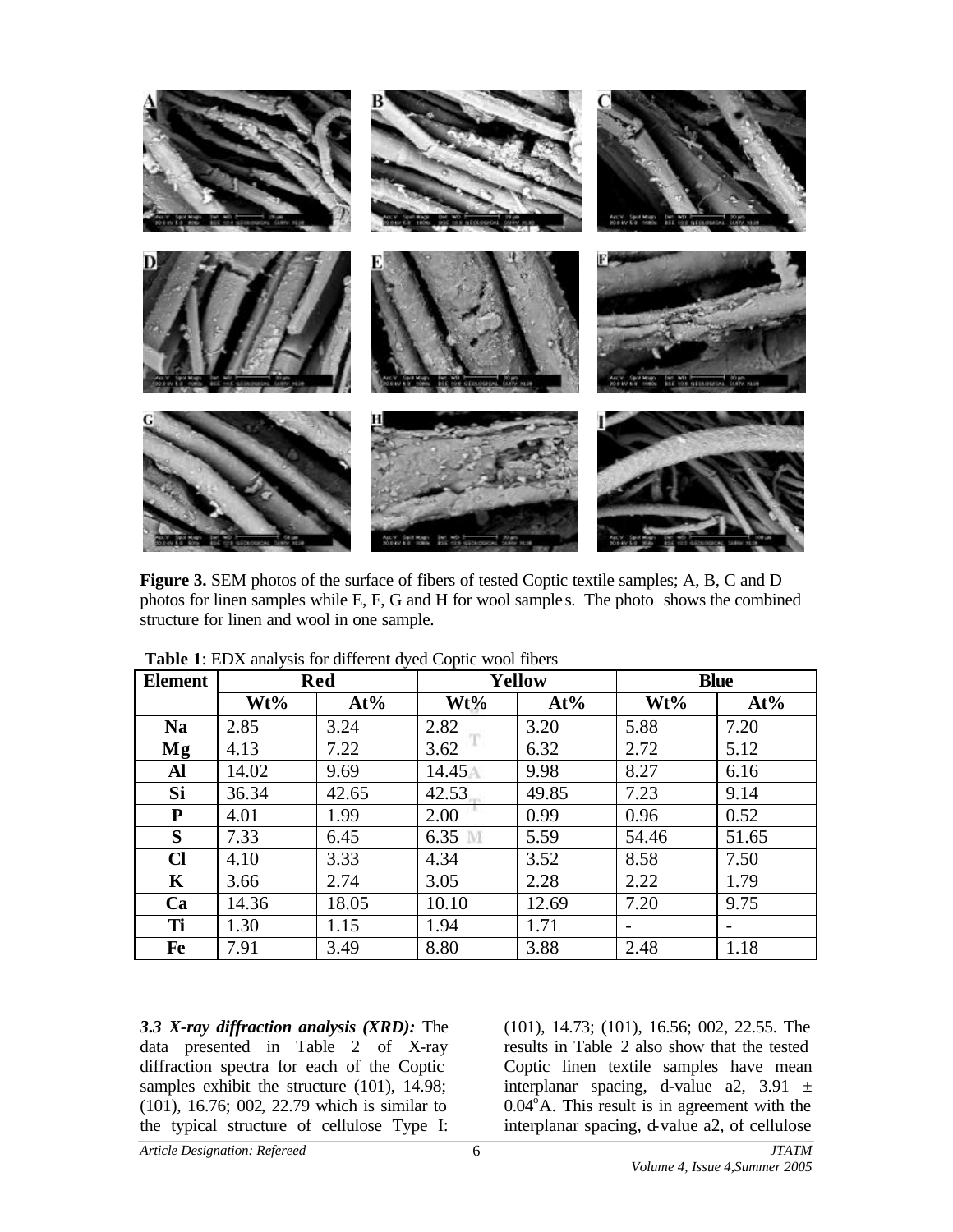type I as Tripp and Conrad (d-value a2, of cellulose type I is ranging from 3.90 to  $3.96^{\circ}$ A with an average interplanar spacing of  $3.94^{\circ}$ A) (Forman, and Jakes, 1993).

By comparing the results of wide angel x-ray (WAXS) diffractograms of tested Coptic linen textile samples as shown in Table 2 and those of new linen textile samples as shown in Table 3, it is clear that

there is a differences between WAXS diffractograms of untreated linen textile with that of the ancient one, specially in the peak intensity (counts). The data show that the ancient samples exhibit a significance reduction in the peak intensity (counts). Which may indicate that the ancient samples are too deteriorated because deterioration reactions probably occur in the crystalline region as well as in the amorphous region.

| <b>Sample</b><br>No. | <b>Angles</b><br>(2?) | d-value a1<br>[Å] | d-value a2<br>[Å] | Peak width<br>(2?) | Peak<br>intensity<br>(counts) |
|----------------------|-----------------------|-------------------|-------------------|--------------------|-------------------------------|
| 1                    | 23.200                | 3.8308            | 3.8403            | 0.180              | 4134                          |
| 2                    | 22.660                | 3.9208            | 3.9306            | 0.140              | 4720                          |
| 3                    | 22.565                | 3.9371            | 3.9469            | 0.150              | 5700                          |
| 4                    | 22.710                | 3.9123            | 3.9220            | 0.180              | 4083                          |
| 5                    | 22.785                | 3.8996            | 3.9093            | 0.180              | 8391                          |
| <b>Total</b>         | 113.920               | 19.501            | 19.549            | 0.830              | 27028.0                       |
| <b>Mean</b>          | 22.784                | 3.900             | 3.910             | 0.166              | 5405.6                        |
| $S.D^* =$            | 0.246                 | 0.041             | 0.041             | 0.019              | 1791.34                       |
| $UA**$               | 0.110                 | 0.018             | 0.018             | 0.009              | 801.11                        |

T

A m

M

**Table 2:** XED data of Coptic linen samples

\* S.D is the standard deviation of the data

\*\*UA is the uncertainty (repeatability) of measurement

*3.4* **Thermogravimetric analysis:** The Thermogravimetric curves for each of four deteriorated Coptic linen samples together with the curve of a new unbleached linen textile sample are illustrated in Figure (5) and presented in Table (4). From TGA curves in Figure (5), it is evident that all tested samples degraded in three stages of decomposition similar to that which are suggested by the thermal degradation of cellulose (Abdel-Kareem and Samaha, 2004). Ancient samples show the same profile of degradation similar to the new one

as shown in Figure 5 except that the main thermal degradation (the second stage) of the former starts at relatively lower temperature than the latter, also the weight loss for each degradation stage is comparably different. It is evident from the data in Table 4 and Figure 5 that the loss of weight for unfinished unbleached linen sample is little more than those for the ancient samples. This indicates that the ancient samples are drier compared with the new one because the first stage of is due to loss of absorbed water.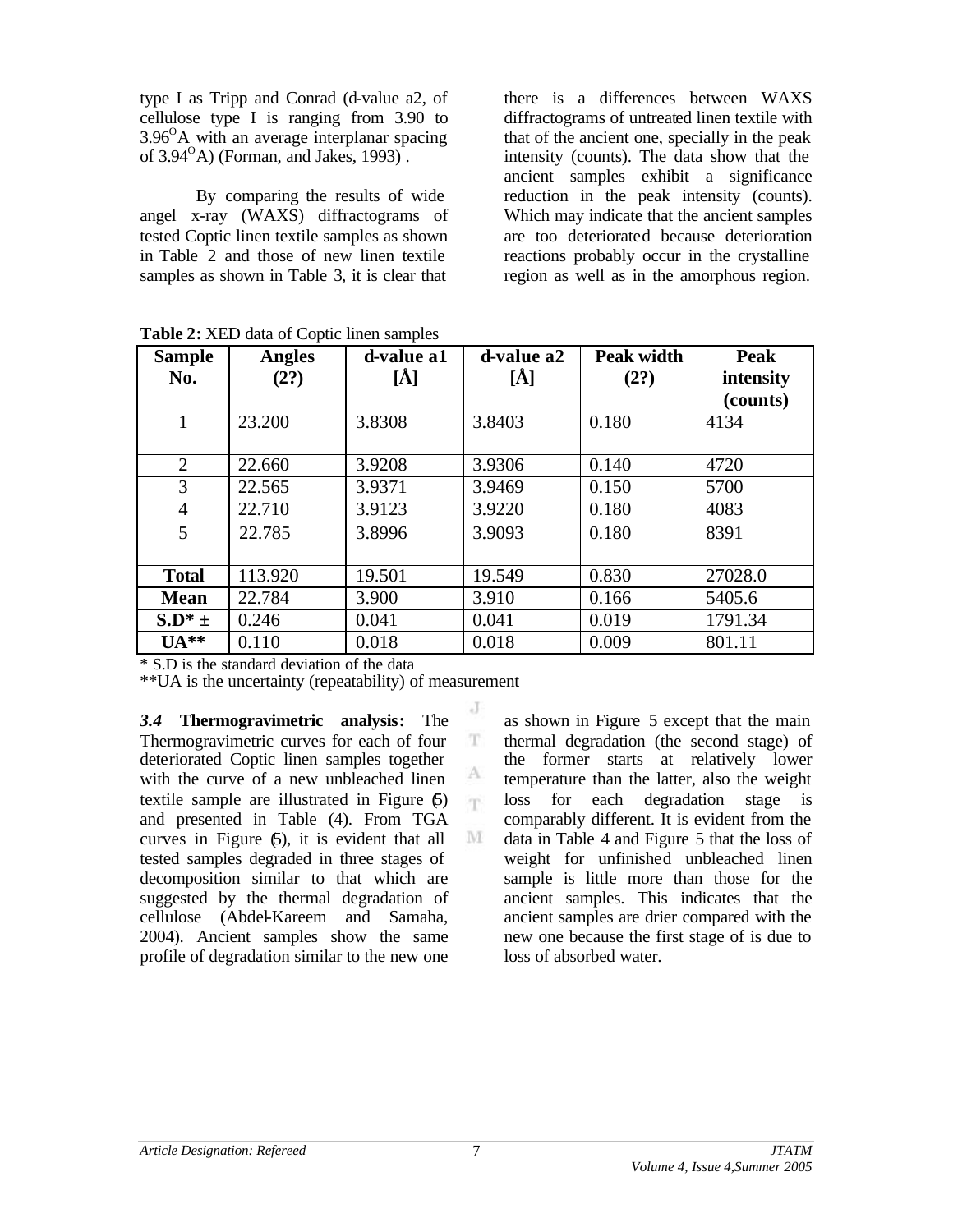

Figure 4. EDX Scans of the elements present on a madder dyed Coptic wool fiber

| <b>Sample</b>    | <b>Angles</b> | d-value a1 | d-value a2 | <b>Peak width</b> | Peak      |
|------------------|---------------|------------|------------|-------------------|-----------|
| No.              | (2?)          | [Å]        | [Ă]        | (2?)              | intensity |
|                  |               |            |            |                   | (counts)  |
| 1                | 22.405        | 3.9649     | 3.9747     | 1.000             | 7921      |
| 2                | 22.725        | 3.9097     | 3.9195     | 0.560             | 9006      |
| 3                | 22.485        | 3.9509     | 3.9607     | 0.490             | 9960      |
| $\boldsymbol{4}$ | 22.665        | 3.9200     | 3.9297     | 0.900             | 7482      |
| 5                | 22.485        | 3.9509     | 3.9607     | 0.400             | 5730      |
| <b>Total</b>     | 112.765       | 19.696     | 19.745     | 3.350             | 40099     |
| <b>Mean</b>      | 22.553        | 3.939      | 3.949      | 0.670             | 8019      |
| $S.D^* =$        | 0.135         | 0.023      | 0.023      | 0.264             | 1603      |
| $UA**$           | 0.061         | 0.010      | 0.010      | 0.118             | 716       |

**Table 3:** XRD data of new linen samples

\* S.D is the standard deviation of the data

\*\*UA is the uncertainty (repeatability) of measurement

**Table 4:** Thermal analysis of the new linen sample and tested Coptic Egyptian linen samples

| <b>Twore</b> it filefinal analysis of the new filen sample and tested copile $D_{\rm N}$ plant filen samples |                    |            |                |            |                    |  |
|--------------------------------------------------------------------------------------------------------------|--------------------|------------|----------------|------------|--------------------|--|
| <b>Sample</b>                                                                                                | (100 °C)           | $T_d(^oC)$ | $T_{dm} (^0C)$ | (450 °C)   | $(650\text{ °C})$  |  |
|                                                                                                              | $(Wt \frac{9}{6})$ |            |                | $(Wt \% )$ | $(Wt \frac{9}{6})$ |  |
| New $(B)$                                                                                                    | 96.13              | 432        | 531            | 85.19      | 17.97              |  |
|                                                                                                              | 96.33              | 387        | 528            | 73.04      | 17.34              |  |
|                                                                                                              | 96.78              | 336        | 527            | 70.13      | 31.16              |  |
|                                                                                                              | 97.09              | 404        | 519            | 76.58      | 22.41              |  |
|                                                                                                              | 96.76              | 371        | 521            | 68.81      | 25.06              |  |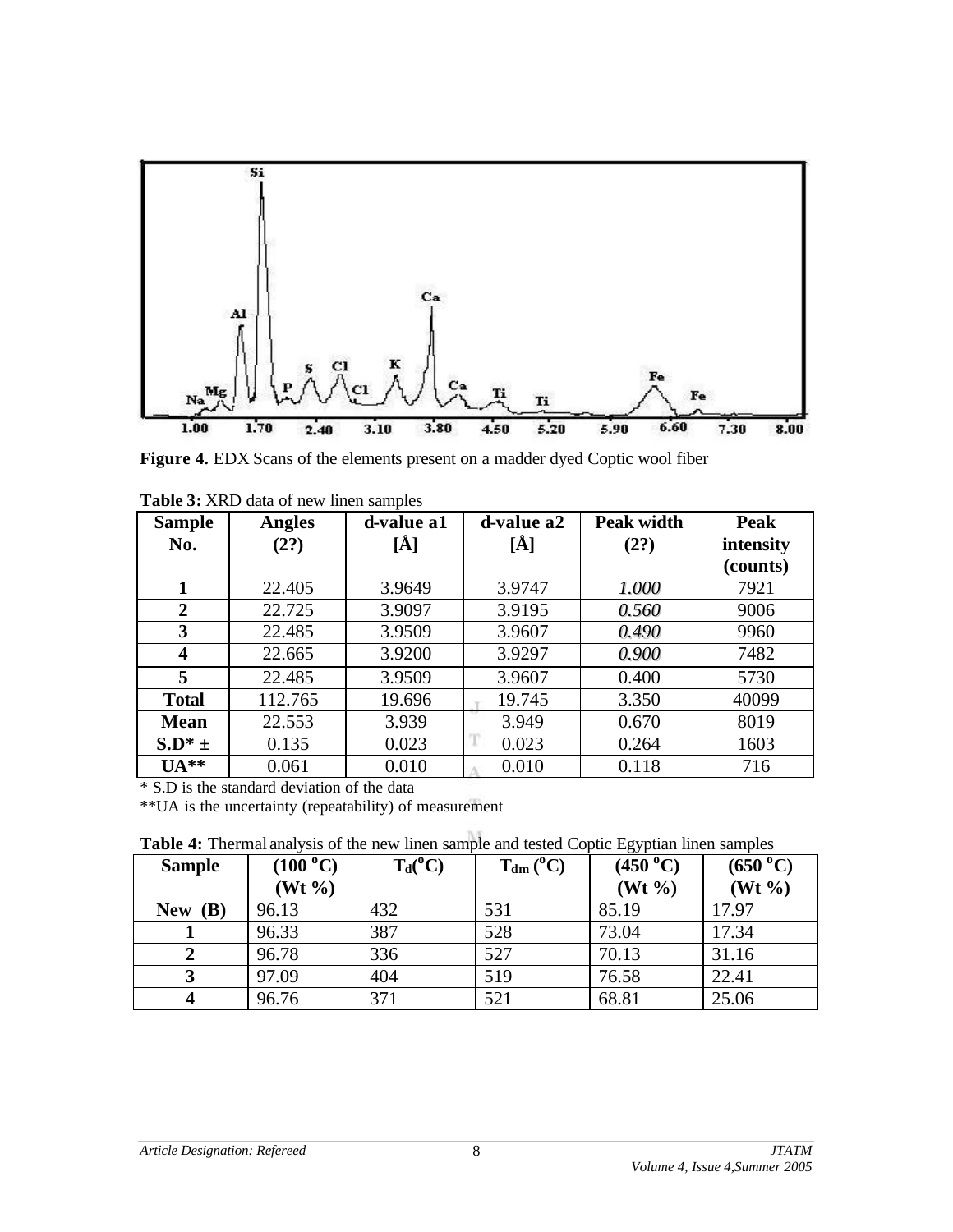

**Figure 5.** Thermogravimetric curves for the linen samples; B) new unfinished sample; 1–4) ancient linen samples.

 $\cdot$ T

T A

T

M

The second degradation stage of all tested samples, show that the thermal stability of the ancient linen samples is lower than that of original cellulose. By comparing the residual weight percentage (Wt %) of all tested samples at  $450^{\circ}$ C, there is a noticeable decrease for the ancient samples than for the new one as shown in Table 3. From data in Table 4 it is clear that (Wt %) of ancient samples are 73.04, 70.13, 76.58, 68.81, while for the new one is 85.19. This indicates that the % loss by weight of the ancient linen samples are about 28% while the new one is about 15%. These results confirm that the thermal stability of all of tested ancient linen samples is lower than that of original cellulose. These results may be due to the crystallinity of the ancient samples are lower than that of the new one. As it is confirmed in other studies, the thermal stability of cellulose fibres is affected by crystalline order, which decreases after substitution of cellulose hydroxyls with organic acids (Sealy, et al, 1996, Jandura, et al, 2000). In this region dehydration leads to anhydride formation at the 1,4; 2,3 and 1,6 positions of the anhydroglucose unit of cellulose (Chauhan, et al, 2000). Further depolymerization sets is due to breakage of 1,6 glycosidic linkages of

cellulose backbone followed by pyrolysis of smaller products.

The results show that in the last stage (the third decomposition stage), there are noticeable differences between the ancient samples and the new one. The residual weight percentage (Wt %) of all ancient tested samples is less than that of the new one (see table 4). From the data in Table 4 (Wt %) of ancient samples at  $650^{\circ}$ C are 17.34, 31.16, 22.41 and 25.06, while for the new one is 17.97. This indicates that the % loss of weight of the ancient linen samples were about 76% while was for the new one about 82%. This decomposition, which appears at higher temperatures, may be due to the thermal degradation of a new cross linked material formed by thermal cross linking reactions occurring at the initial stages of a degradation process. As the ancient samples are seam little dirty and this dust may leads to cross-linking reactions during the thermal degradation of the cellulose polymer.

The Thermogravimetric curves for four deteriorated Coptic wool samples with the curve of a new unfinished wool textile sample are illustrated in Figure 6. The main thermo stability results of tested sample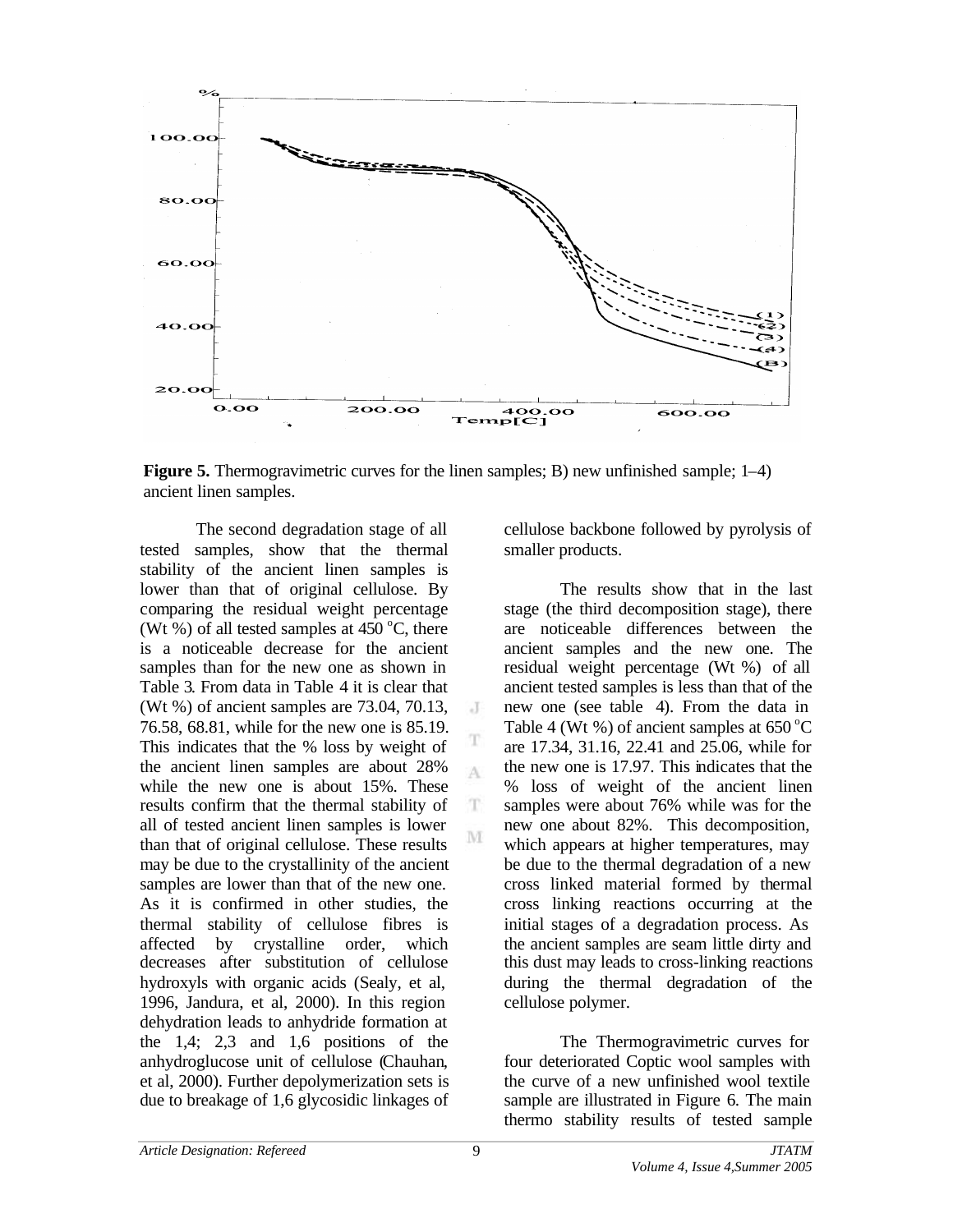were summarized and given Table 5. From TGA curves in Figure 6, it is clear that all tested samples degraded in three stages of decomposition. Ancient wool samples show the same profile of degradation similar to the new one as in Figure 5 except the thermal degradation (the second stage) of the former which starts at relatively lower temperature than the latter, also the weight

loss for each degradation stage is comparably different. By comparing the results given in Table 5 and represented in Figure 6 it was evident that the loss of weight for the new wool sample is little more than those for the ancient samples, which indicates that ancient wool samples are dry enough compared with the new one.

| <b>Sample</b> | $(100\text{ °C})$  | $T_d(^oC)$ | $T_{dm} (^0C)$ | (450 °C)           | (650 °C)           |
|---------------|--------------------|------------|----------------|--------------------|--------------------|
|               | $(Wt \frac{9}{6})$ |            |                | $(Wt \frac{9}{6})$ | $(Wt \frac{9}{6})$ |
| New $(B)$     | 92.91              | 320        | 483            | 77.34              | 31.62              |
|               | 94.86              | 292        | 481            | 59.24              | 41.16              |
| 2             | 93.62              | 304        | 571            | 64.30              | 45.70              |
|               | 94.94              | 282        | 541            | 61.97              | 44.11              |
|               | 93.09              | 293        | 525            | 56.94              | 35.85              |

**Table 5: Thermal** analysis of the new wool sample and tested Coptic Egyptian wool samples



**Figure 6.** Thermogravimetric curves for the wool samples; B) new unfinished sample;  $1 - 4$ ) ancient wool samples

*Article Designation: Refereed JTATM* From the second degradation stage, the tested samples, it is clear that the thermal stability of ancient wool samples is lower than that of original wool. By comparing the residual weight percent (Wt %) of all tested samples at  $450^\circ$ C, there is a noticeable

decrease for the ancient samples than for the new one as shown in Table (4). From obtained data in table (5) (Wt %) of ancient samples were 59.24, 64.30, 61.79 and 56.94, while for the new one is 77.34. This means that the weight % loss of the ancient wool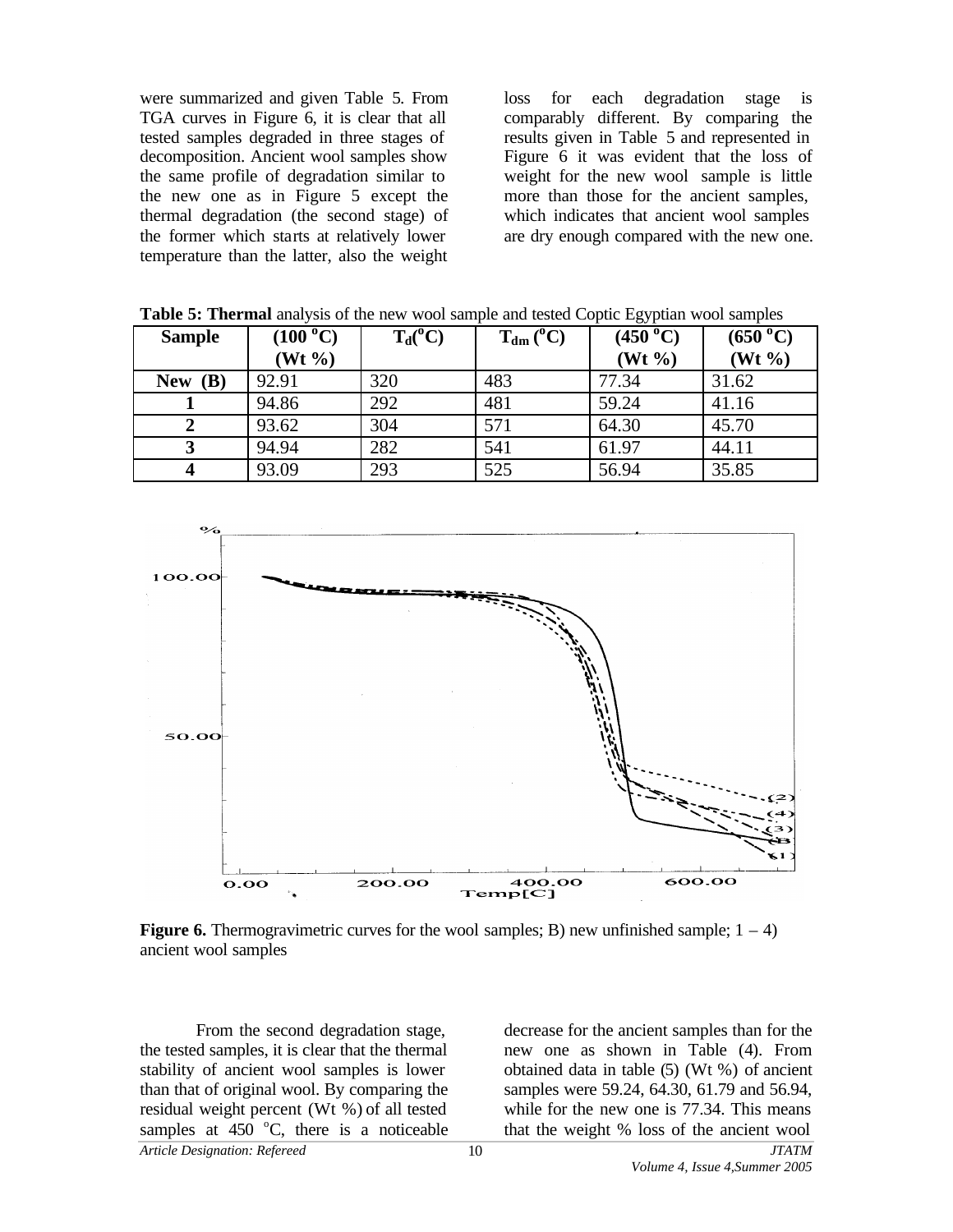samples are about 39% while it is 23% for the new one. These results indicate that the thermal stability of all tested ancient wool samples is lower than that of original wool.

In the third decomposition stage, there are noticeable differences between the ancient wool samples and the new one. The residual weight percentage (Wt %) of all ancient tested wool samples is more than that of the new one as shown in Table 4. From data given in Table 5 the Wt % of ancient samples at  $650^{\circ}$ C, are  $41.16$ ,  $45.70$ , 44.11 and 35.85, while for the new one is 31.16. This indicates that the weight % loss of the ancient wool samples are about 58% while it is about 68% for the new one. This decomposition, which appears at higher temperatures, may result from the thermal degradation of a new cross linked material formed by thermal cross linking reactions occurring in initial stages of a degradation process. As the ancient samples are seam little dirty and this dust may leads to crosslinking reactions during the thermal degradation of the cellulose polymer.

**3.5** *FTIR Spectroscopy:* Since the IR spectroscopy is very important tool for detecting the functional groups. The ancient fibers were identified by the interpretation of the absorption spectra from IR spectrometric analysis of the homogenous specimen obtained using potassium bromide as internal standards. The results confirm that linen and wool are the fibers that identified from all tested samples. It was noticed from the chart in Figure  $\overline{7}$  that the absorption band shown at  $3355.1 \text{ cm}^{-1}$  indicates the presence of the hydroxyle groups (OH) that exhibit abroaddening due to the internal and intrahydrogen bonding with peak intensity of 0.183. The ancient sample has carbonyl groups at  $1653.129$  cm<sup>-1</sup> due to the oxidation, some of the hydroxyl groups that was found in the native samples are carbonyl group (CO) of either acid or ketone functional groups (Day and Underwood, 1991). This result show that linen textile fibers are very deteriorated as it is reported in previous work, that the presence of these peaks indicate the deterioration of cellulose fibers (Cardamone, 1988).



**Figure 7**. FTIR spectrum of linen fiber from Coptic linen textile sample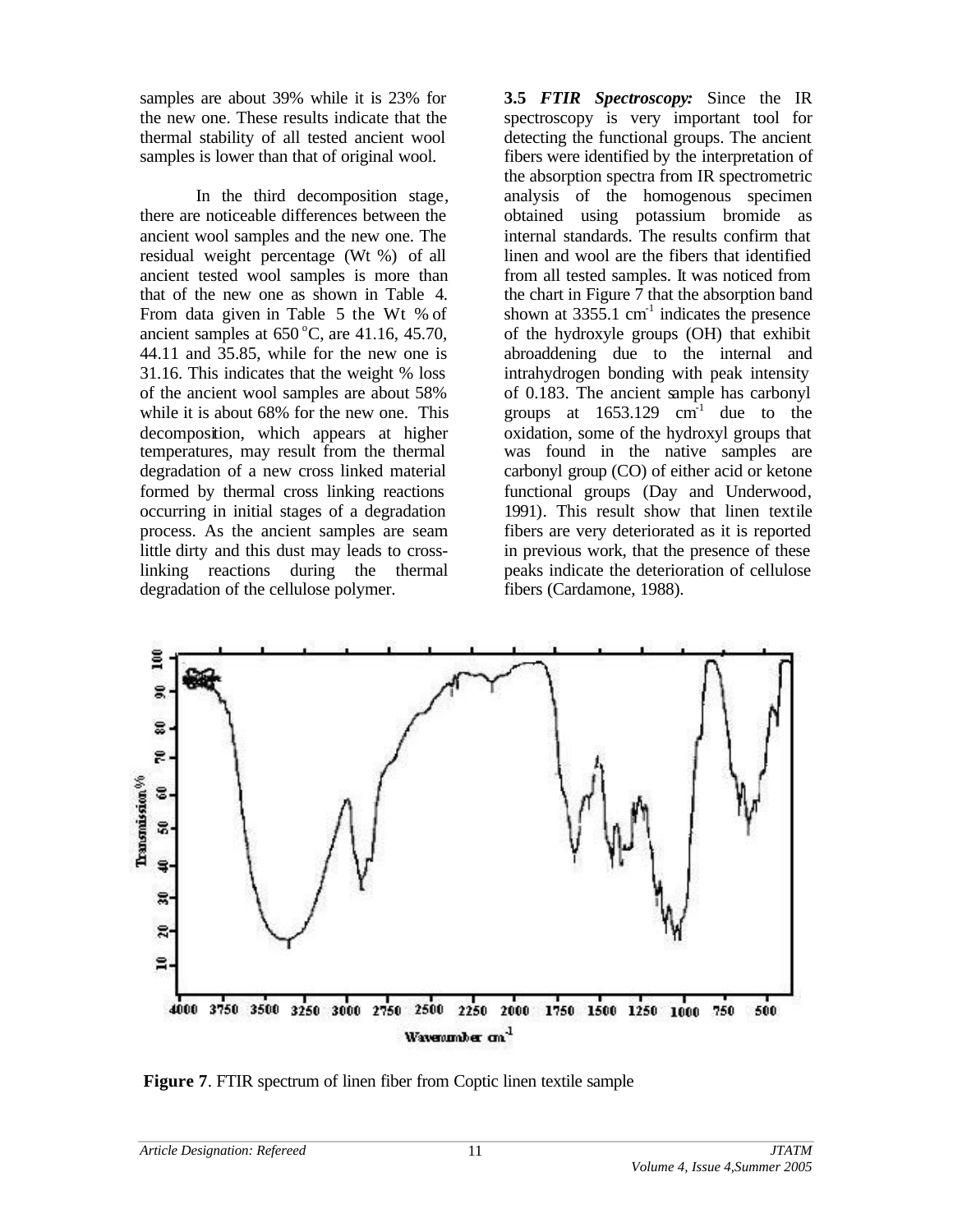The identification of dyes is very large work; therefore, three main dyes (red, yellow and blue) have been chosen to investigate the main dyes used in dying the Coptic textiles. On comparing, the obtained spectra of unknown dyes (ancient samples) with the reference samples (the new dyed

samples), the dye used to give red color to the wool textiles is madder dye (Figure 8). The dye used to give yellow color to the wool textiles is weld dye while the dye used to give blue color to the wool textiles is indigo dye.



**Figure 8**. FTIR spectra of known and unknown dyes, A) standard madder dyed wool textile, B) Coptic madder wool textile (B)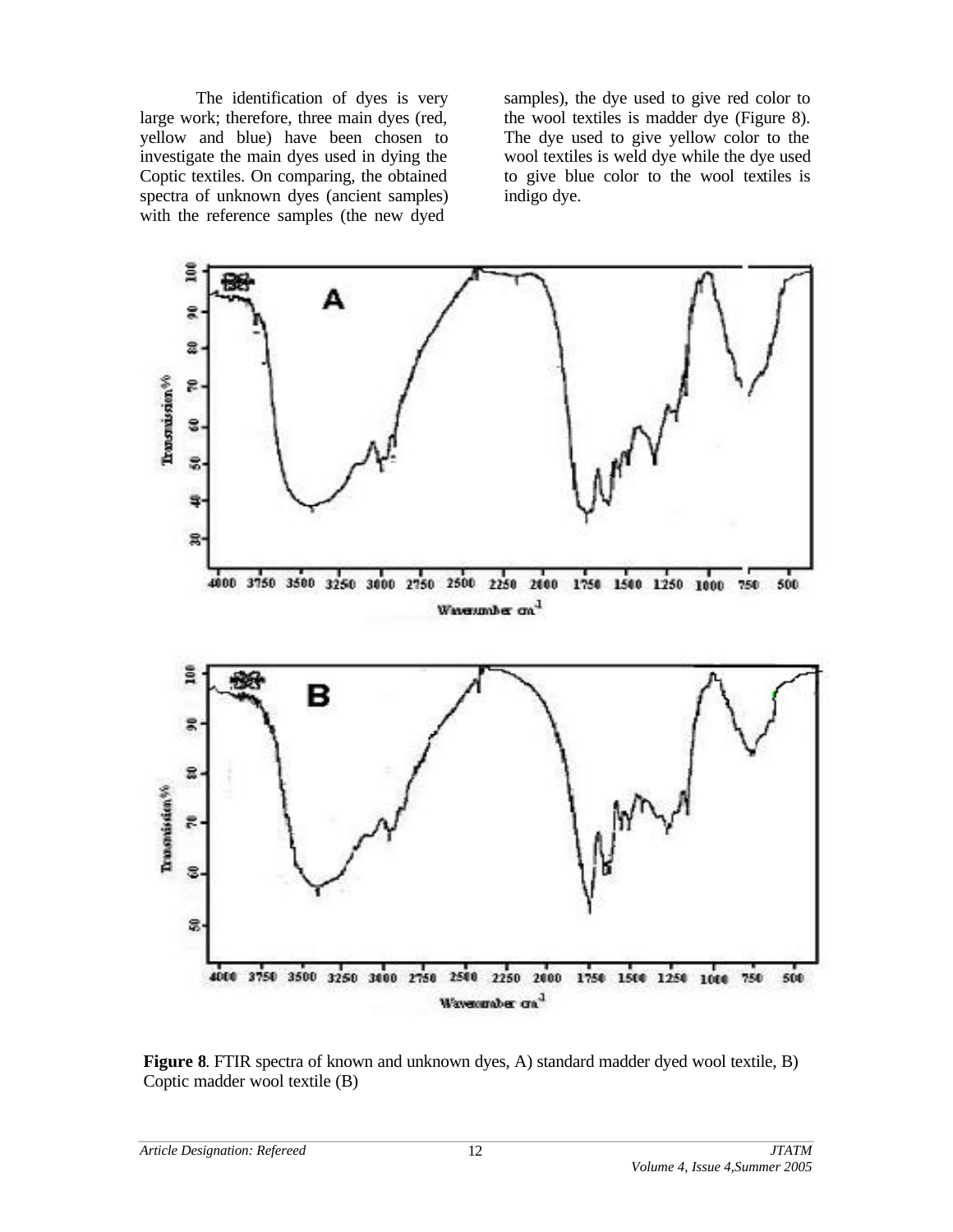It was confirmed that FTIR spectroscopy is a rapid, sensitive and nondestructive tool to detect of oxidation degradation in cotton textiles (Cardamone, 1989). For identification of dyes the obtained spectra of unknown ancient dyes were compared with the spectra of the new dyed samples as references.

**3.6** *HPLC Analysis:* The chromatograms of the standards yellow weld dye, blue indigo dye and madder red dye and the ancient dyed textiles explained that similar peaks at the same retention times were found. These

peaks indicate that both the dyes used in the new dyed sample s (weld, indigo, madder) are similar to that of the ancient ones. For example the results in Figures 9 illustrate the peaks obtained at retention times of 32.647, 32.227, 2.283, 2.022, 1.719 and 1.558 in the chromatogram of the new madder dyed textile samples with alum as a mordant. These peaks were detected at the same retention times for the ancient textiles. This indicates that the HPLC is a successful nondestructive tool to be used in the archeological studies.



**Figure 9.** Chromatograms of HPLC of the known and unknown dyes, A) new madder dyed wool textile, B) Coptic madder wool textile sample.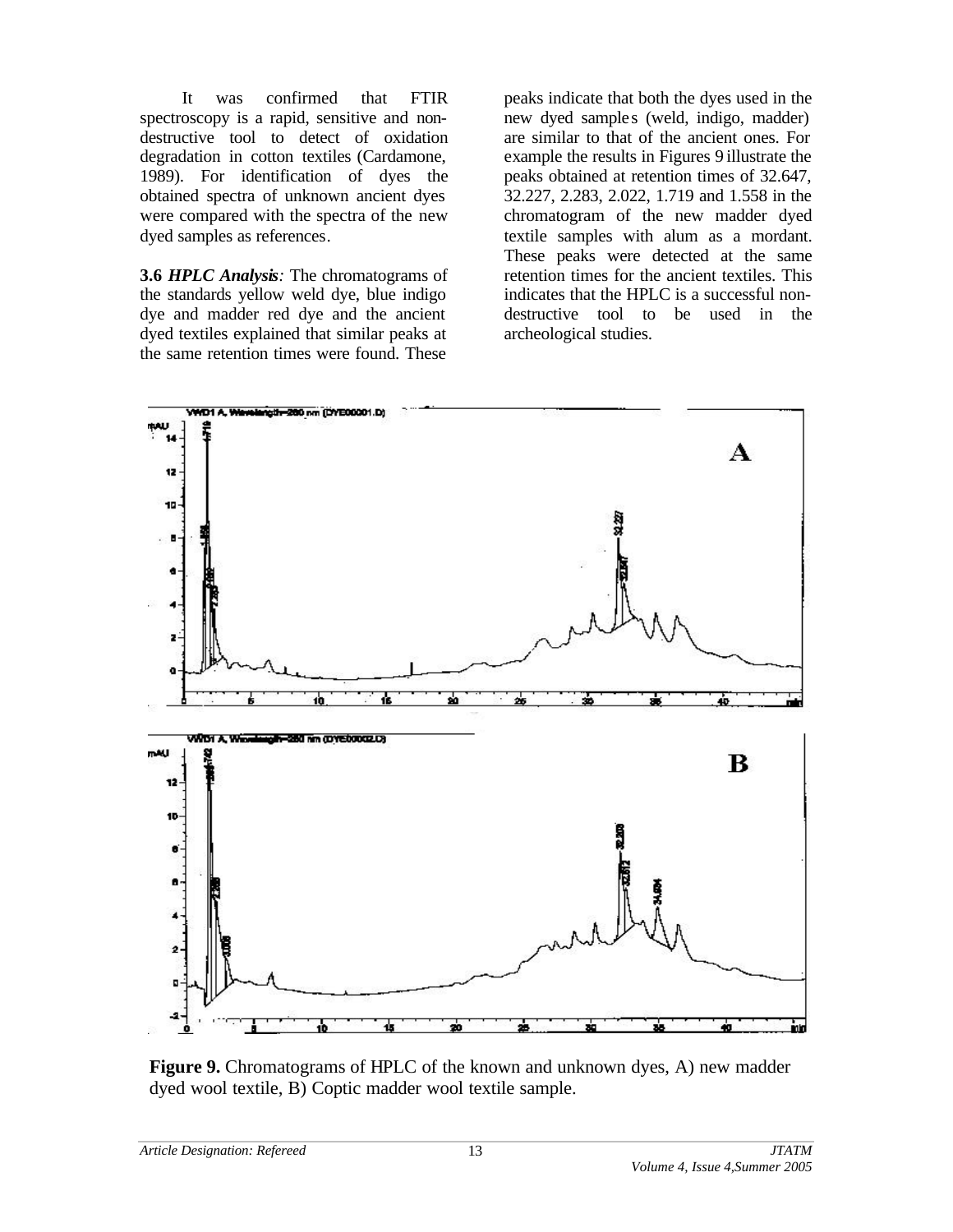### **Conclusion**

- 1) Linen and wool are the most fibers identified from the tested Egyptian Coptic textiles dated from the  $2<sup>nd</sup>$  century to  $7<sup>th</sup>$  century.
- 2) These fibers are characterized with degraded fiber surface, appearing with new bands by FTIR that indicate the extensively changes in the chemical composition of the fibers.
- 3) The total cellulose crystallinity of linen Coptic textiles is reduced and crystallite length is smaller compared to those of new linen.
- 4) The thermal stability of all of tested ancient linen samples is lower than that of un-aged new linen.
- 5) The thermal stability of all of tested ancient wool samples is lower than that of un-aged new wool.
- 6) There is a variety of natural dyes used to give colors on Coptic textiles.
- 7) The study shows that the madder was used for red color, the weld was used for yellow color, and the Indigo was used for blue color.
- 8) The alum was the mordant identified on dyed Coptic fibers
- 9) Optical Microscope, SEM, FTIR spectrophotometer and XRD, are very useful tools to investigate the ancient fibers.
- 10) Among all tested tools HPLC technique is the best one to identify the ancient dyes.
- 11) SEM with EDX is very important as nondestructive tool to detect the mordants in Coptic dyed textiles.

## **References**

**Abdel-Kareem O.M.A., (1997):** Szostak-Kotowa J., Barabasz w., Pasmionka I., and Galus A., Fungal Bio deterioration of Ancient Egyptian Textiles, Part I: Survaying Study for The Most Dominant Fungi on Ancient Egyptian Textiles, In: Drobnousreoje W Srodowisku Wystepowanie, Aktywnosc i Znaczenie, Wyd. AR Kraków, 279-290.

**Abdel-Kareem O.M.A., (1998):** A Non Destructive Method to Estimate The Rate of Deterioration of Linen Textiles, In: ''Jakosc Wyrobów W Gospodarce Rynkowej'', Materialy konferencji naukowej 24- 25,9,1998, Kraków, 267-270.

**Abdel-Kareem O.M.A.** and Samaha S.H., **(2004)**: Physical and chemical properties of fungal deteriorated cotton textiles simulated to historical Egyptian ones, In: Egyptian Journal of Applied Sciences, Egypt J. Appl. Sci. 19 (5), 56-71.

**Abdel-Kareem O.M.A.** and Szostak-Kotowa J., **(2003):** Electron Microscopical (SEM.) Studies on Biodeteriorated Archaeological Textiles, In: BAR International Series 1111, Edited by Kate **A. Cardamone J., (1989):** Nondestructive Evaluation of Aging in Cotton Textiles by Fourier Transform Reflection-Absorption Infrared Spectroscopy, In: Historic Textile and Paper Materials II, American Chemical Society, USA, 239-253.

**Chatterjee P.K.** and Conard M.C., **(1968):** Thermogravimetric analysis of cellulose, J. Polym. Sci. Part A-1, vol.6, 3217-3233.

**Chauhan G. S**., Bhatt S. S., Kaur I., Singha A.S., and B.S. Kaith, **(2000)**: Evaluation of optimum grafting parameters and the effect of ceric ion initiated grafting of methyl methacrylate on to jute fibre on the kinetics of thermal degradation and swelling behaviour, *Polymer Degradation and stability* vol. 69, 261-265.

**Coptic Encyclopedia**, 1991, Vol.7.

**Dalby G.,** (1990): Natural Dyes Fast or Fugitive, England.

**Day R.A.** and Underwood A.L., **(1991):** Quantitative analysis,  $6<sup>h</sup>$  Ed., prentice- Hall International Edition, 393-394**.**

**Foreman D.W.** and Jakes K.A, **(1993):** X-Ray Diffractometric Measurement of Cellulose Microcrystallite Size, In: Polymer Science and Technology, Cellulosics, Pulp, Fiber, and Environmental Aspects, New York,.153-160.

**Gillard R.D.,** Hardman S.M., Thomas R.G. and Watkinson D.E., **(1994):** The Detection of Dyes by FTIR Microscopy, In: Studies in Conservation 39, 187-192.

**Jandura J.,** Riedl B. and Kokta B.V., **(2000):** Thermal degradation behaviour of cellulose fibres partially esterified with some long chain organic acids, In: Polymer Degradation and Stability, 70, 387-394.

**Kohara N.,** Nakayama E., and Toyoda H**. (1993),** Photodegradation of Linen by Sunlight, In: Polymer Science and

 $\cdot$ 

T A

 $\mathbf T$ 

M